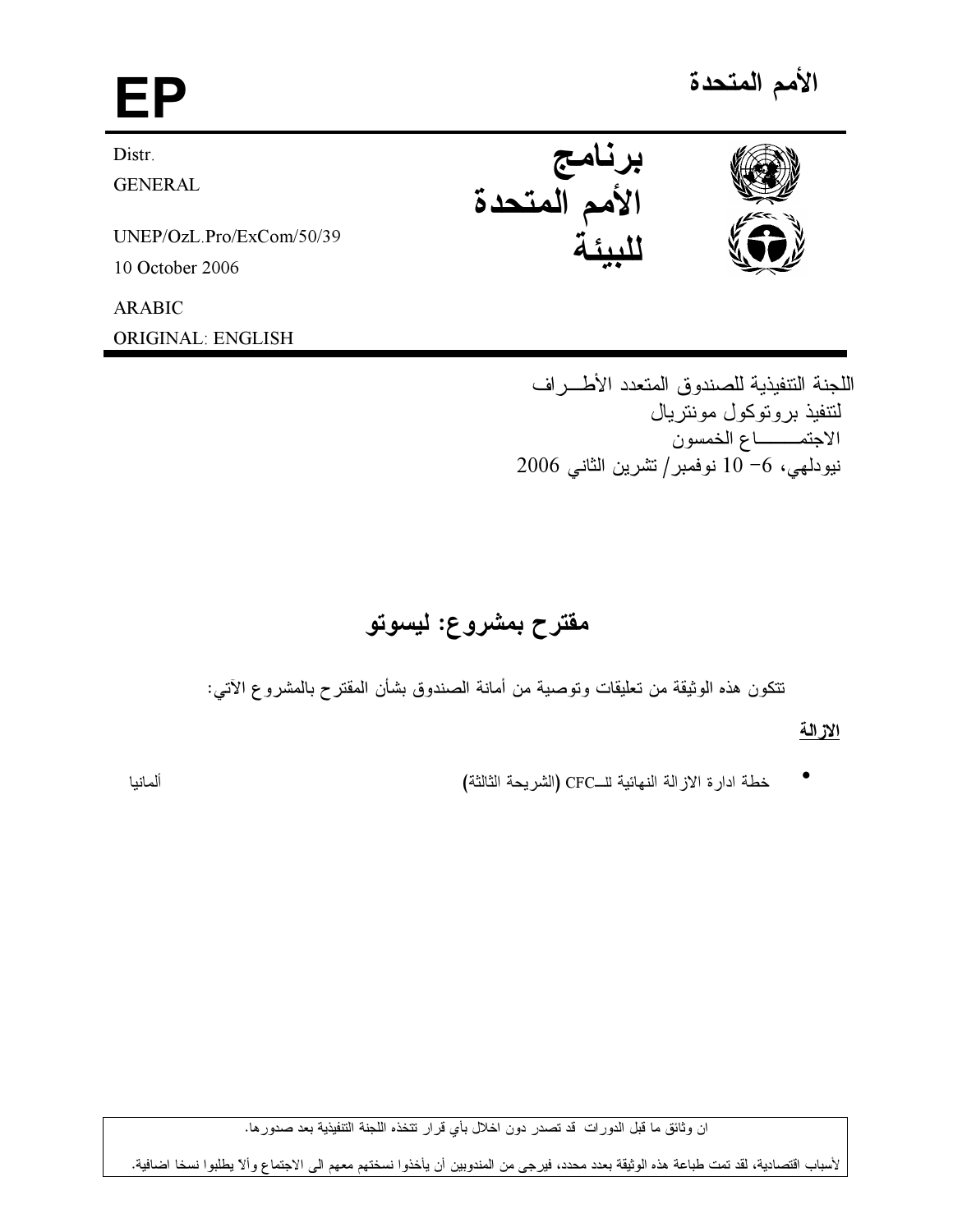# ورقة تقييم المشروع – مشروعات متعددة السنوات

ليسوتو

| الوكالة المنفذة/الثنائية | عنوان المشروع                                          |
|--------------------------|--------------------------------------------------------|
| المانيا                  | خطة ادار ة الاز الة النهائية للــCFC (الشريحة الثالثة) |

الوكالة الوطنية القائمة بالتنسيق

وحدة الأوزون الوطنية، ليسوتو

بيانات آخر استهلاك مبلغ عنه للــODS التي يعالجها المشروع ألف: بيانات المادة 7 (طن ODP، 2005، حتى سبتمبر/أيلول 2006)

|  | المرفق ألف – المجموعة الأولى: CFC         |
|--|-------------------------------------------|
|  | المرفق باء – المجموعة الثانية: المهالونات |

#### بيانات قطاعية في البرنامج القطري (طن ODP، 2005، حتى سبتمبر/أيلول 2006) باء:

|                                                     |                 | ___    |                 |            | _<br>. . |                |                       |
|-----------------------------------------------------|-----------------|--------|-----------------|------------|----------|----------------|-----------------------|
| $\cdot$ .<br>$\cdot$ $\cdot$<br>- 11<br>نىچى<br>عاد | عو امل<br>تصبيب | مديبات | $\Omega$<br>ບມະ | نب بد<br>┄ | عاه ہ    | اير و،<br>0.11 | UDJ                   |
|                                                     |                 |        |                 |            |          |                | C <sub>FT</sub><br>◡ェ |
|                                                     |                 |        |                 |            |          |                |                       |

استهلاك CFC الذي لا يزال مؤهلا للتمويل (طن ODP)

لا ينطبق

خطة أعمال السنة الجارية: مجموع التمويل 000 00 دولار أمريكي: مجموع الازالة 0,4 طن ODP

| Total    | 2010     | 2009 | 2008 | 2007     | 2006 | 2005   | 2004   | 2003                                             | بيانات المشروع                             |
|----------|----------|------|------|----------|------|--------|--------|--------------------------------------------------|--------------------------------------------|
|          | $\Omega$ | 0.76 | 0.76 | 0.76     | 2.55 | 2.55   | 5.1    |                                                  | حدود بروتوكول مونتريال                     |
|          |          |      |      | $\theta$ | 0.4  | 0.8    | 1.4    |                                                  | حد الاستهلاك السنوى                        |
|          |          |      |      |          |      |        |        |                                                  | الاز الة السنوية بالمشر وعات الجارية       |
|          |          |      |      |          |      |        |        |                                                  | الازالة السنوية التى استجدت معالجتها       |
|          |          |      |      |          |      |        |        |                                                  | الاز الـة السنوية غير الممولة              |
| 1.4      |          |      |      | 0.4      | 0.4  | 0.6    |        |                                                  | مجموع استهلاك الـODS المطلوب ازالته        |
|          |          |      |      |          |      |        |        |                                                  | نكلفة المشروع كما فدمت أصلا (دولار أمريكي) |
|          |          |      |      |          |      |        |        |                                                  | التكاليف النهآئية للمشروع (دولار أمريكي)   |
| 127,300  |          |      |      |          |      | 17,300 | 35,000 | 75,000                                           | تمويل لألمانيا                             |
| 127,300  |          |      |      |          |      | 17.300 | 35,000 | 75,000                                           | اجمالى تمويل المشروع                       |
|          |          |      |      |          |      |        |        |                                                  | تكاليف المساندة النهائية (دولار أمريكى)    |
| 16,549   |          |      |      |          |      | 2,249  | 4,550  | 9,750                                            | اجمالى نكاليف المساندة                     |
| 16,549   |          |      |      |          |      | 2,249  | 4,550  | 9,750                                            | مجموع تكاليف المساندة                      |
| 143,849  |          |      |      |          |      | 19,549 | 39,550 | 84,750                                           | اجمالى التكاليف للصندوق المتعدد الأطراف    |
| لا ينطبق |          |      |      |          |      |        |        | جدوى النكاليف النهائية للمشروع (دولار أمريكي/كغ) |                                            |

طلب التعويل: الموافقة على تمويل الشريحة الثالثة (2006) كما هو مبين أعلاه

| $\sim$<br>ه مو خو<br>مو افقه شمو لبه<br>. | $^{\tiny{**}}$<br>$\ddot{\phantom{1}}$<br>مادية<br>. .<br>$- - - -$ |
|-------------------------------------------|---------------------------------------------------------------------|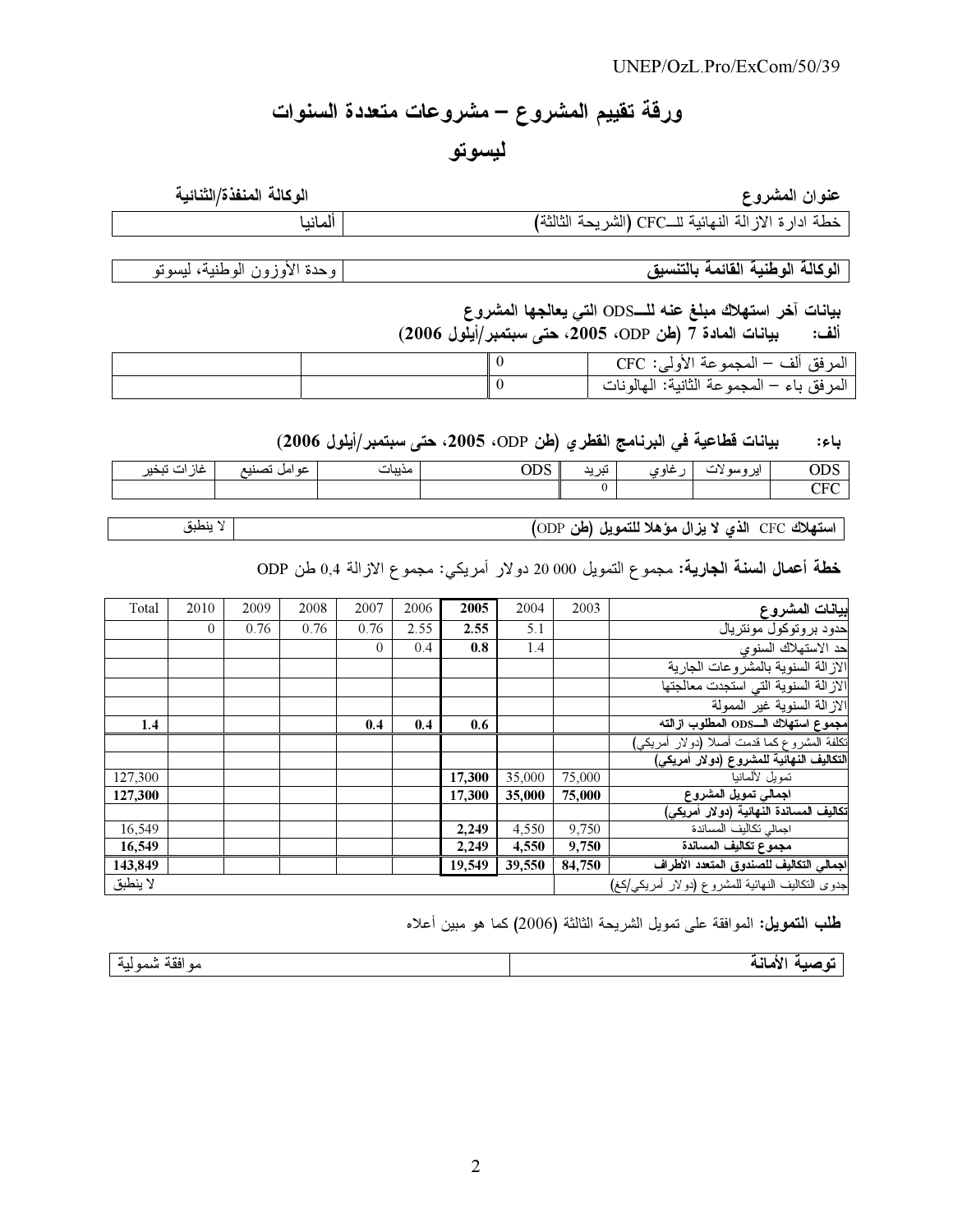## وصف المشروع

بالنيابة عن حكومة ليسونو قدمت حكومة ألمانيا تقريرا مرحليا عن تنفيذ برنامج العمل الثاني لخطة ادارة  $-1$ الازالة النهائية للمواد المستنفدة للأوزون (ODS) في ليسونو (TPMP) وقدمت طلبا للحصول على تمويل برنامج العمل الثالث والنهائي بتكلفة قدرها 300 17 دولار أمريكي زائدا تكاليف مساندة الوكالة البالغة 249 2 دولار أمريكى.

#### خلفية المشروع

وافقت اللجنة التنفيذية على خطة ادارة الازالة النهائية (TPMP) لليسوتو في اجتماعها الحادي والأربعين،  $-2$ في سبيل الازالة الكاملة لاستهلاك الكلوروفلوروكربون (CFC) في البلد بـحلول 2007. ومـجموع التمويل البالغ 300 127 دولار أمريكي وافقت عليه اللجنة التنفيذية من حيث المبدأ. وفي الاجتماع نفسه وافقت اللجنة التنفيذية على 75 000 دولار أمريكي زائدا تكاليف مساندة الوكالة لألمانيا، لتنفيذ برنامج العمل الأول (UNEP/OzL.Pro/ExCom/41/42 and Corr.1) وفي اجتماعها الخامس والأربعين وافقت اللجنة التنفيذية على مبلغ اضافي قدره 000 35 دولار أمريكي زائدا تكاليف مساندة الوكالة لألمانيا لتنفيذ برنامج العمل الثاني .(UNEP/OzL.Pro/ExCom/45/33)

### تقرير مرحلي عن تنفيذ برنامج العمل الثاني

تم تنظيم ورشتي تدريب لاخصائيي خدمة التبريد، وشارك فيها 34 اخصائيا.  $-3$ 

ان تنفيذ خطة الحوافز للمستعملين النهائيين قد استمرت بمساعدة جمعية التبريد في ليسوتو. وهناك حتى  $-4$ الآن 35 نظاما تجاريا للتبريد تعمل بالــCFC وذات حجم متوسط، في السوبر ماركت ومحلات الجزارة، جرت اعادة تهيئتها لاستعمال بدائل لغازات التبريد وهذه البدائل هي الــ406-R والــ408-R. وتم تبين المستفيدين من جمعية التبريد، وجرت عملية اعادة التهيئة على يد اخصائيين مدربين وحاصلين على شهادة. وكانت وحدة الأوزون مسؤولة عن كفالة اعادة التهيئة بحيث تكون قد تمت بنجاح. وغاز الــ12–CFC غير الملوث الذي تم استر داده من هذه المعدات قد أستعمل أساسا لخدمة البر ادات المنز لية.

حتى 31 أغسطس/آب 2006 كان قد تم صرف 884 106 دولار أمريكي وسيتم صرف جميع مبلغ  $-5$ اضافي قدره 000 12 دولار أمريكي حتى نهاية عام 2006.

#### خطة عمل برنامج العمل الثالث

تلتزم حكومة ليسوتو بتنفيذ الأنشطة التالية في نطاق برنامج العمل الثالث: -6

- مواصلة تنفيذ خطة الحوافز للمستعملين النهائيين. وجميع أنظمة التبريد التجاري المتبقية التي  $\binom{1}{k}$ تعمل بالــCFC والتي لا يزال جاريا تشغيلها في البلد، قد تم تبينها؛
- مزيد من برامج التدريب لاخصائيي خدمة التبريد، ويشمل ذلك أجهزة تكييف السيارات، ووضع  $(\rightarrow)$ مدونة سلوك للممارسات الجيدة في قطاع التبريد؛
- مناهج تدريب جمركي اضافية لكفالة أن يكون مسؤولو الجمارك على بينة من الحظر على  $(\bar{z})$ استير اد الـــODS، الوشيك التطبيق.
	- أنشطة نوعية للمستعملين النهائيين وللجمهور العام.  $(\iota)$
	- رصد وادارة الأنشطة الداخلة في الــTPMP، بما في ذلك تبليغ البيانات حسب مقتضىي الحال. (ه)